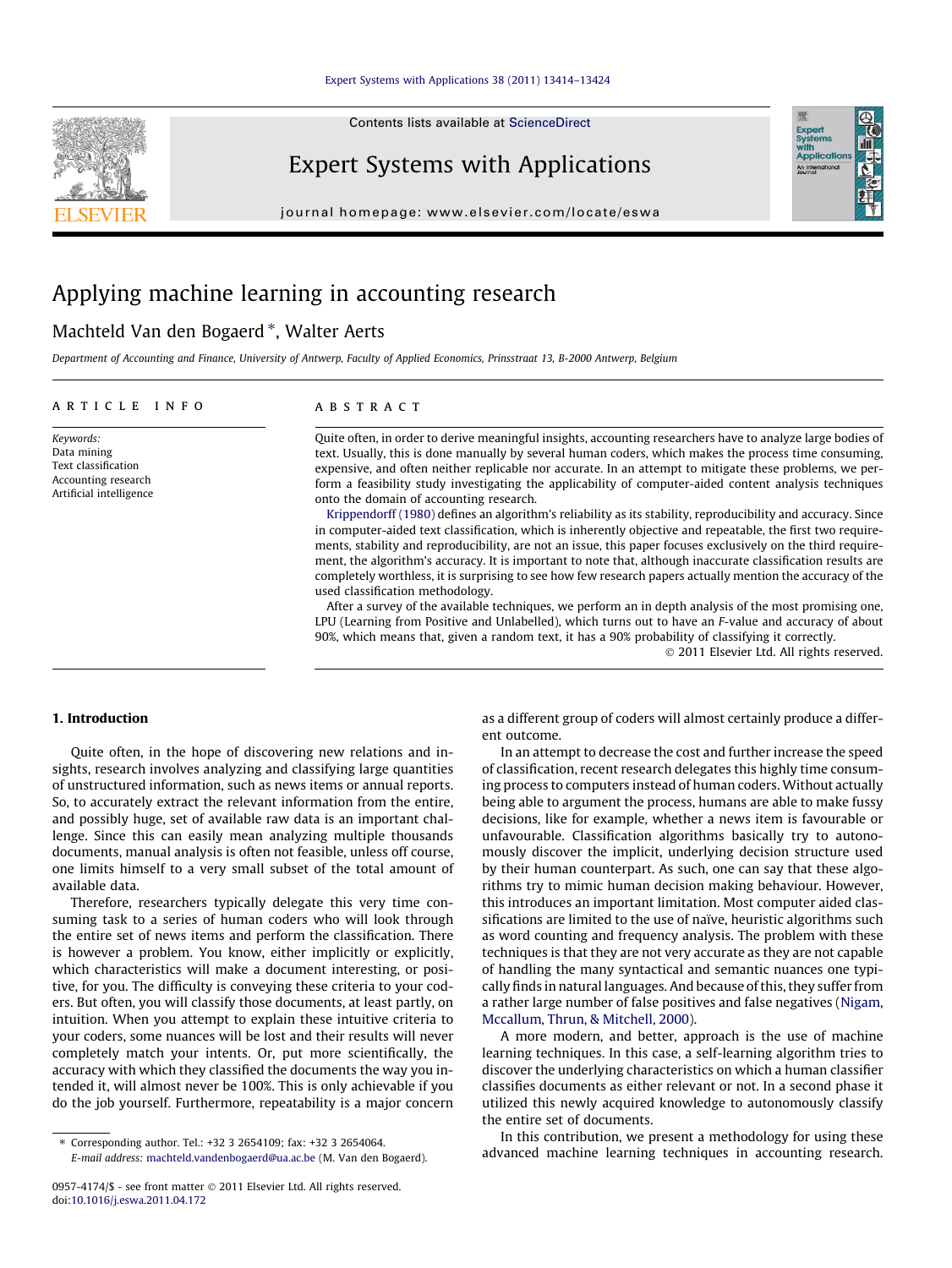More specifically, we demonstrate that the use of a text classification algorithm will greatly improve the classification speed of unstructured information while maintaining a very high accuracy.

The paper is structured as follows: Section 2 describes the major text classification methodologies; Section 3 describes a series of text classification application, both general and specific to accounting research. Next, Section [4](#page--1-0) presents an overview of the most important text classification approaches. Section [5](#page--1-0) maps these approaches to two candidate algorithms and selects the most appropriate one, in this case LPU (Learning from Positive and Unlabelled) which is discussed in detail in Section [6](#page--1-0). Next, Section [7](#page--1-0) describes the complete process from raw data to classified information. Section [8](#page--1-0) presents three possible algorithms for automatically building test sets. Section [9](#page--1-0) describes the software program written to support this process and Section [10](#page--1-0) evaluates the proposed classification process. To wrap up, in Section [11](#page--1-0) we summarize the complete process in four practical steps and finally present a real-life application in Section [12](#page--1-0).

### 2. Text classification methodologies

[Neuendorf \(2002\)](#page--1-0) defines content analysis as the systematic, objective, quantitative analysis of message characteristics. Due to the rapid advancements in computer text content analysis software, content analysis has been one of the fastest growing techniques of the last 20 years, especially in the field of mass communication research.

Text classification can be seen as a special case of content analysis. It is a rather young discipline which tries to classify an artefact into one or more classes. Usually, for simplicity, the artefact will be a written document, but this is not a requirement. Also, most algorithms will limit the number of output classes to just one. Either the artefact is part of this class, or it is not ([Nigam et al., 2000](#page--1-0)).

Text classification methods can be divided into three major categories [\(Rosenberg, Schnurr, & Oxman, 1990](#page--1-0)):

- $\circ$  Individual word-count systems: this kind of coding is generally done by a computer because of the simplicity and repeatability of the task. All the words receive a tag or category description, which is linked to procedures like frequency counts and other statistical procedures to identify text characteristics.
- $\circ$  Human-scored, phrase-based content analysis: here human coders first divide text into phrases, which are then classified based on an explicit set of classification rules. In accounting research this method is mostly used in analyzing social disclosure like, e.g. environmental disclosures, intellectual capital disclosures ([Beattie & Thomson, 2007; Brammer & Pavelin, 2006;](#page--1-0) [Deegan & Gordon, 1996; Gamble, Hsu, Kite, & Radtke, 1995;](#page--1-0) [Hasseldine, Salama, & Toms, 2005; Patten, 2002; Tilt & Symes,](#page--1-0) [2000\)](#page--1-0), etc.
- O Computerized systems or CAQDAS (Computer-Aided Qualitative Data Analysis Systems): the newest systems contain parsers or artificial intelligence features to combine both syntax and lexicon in the text analysis ([Kelle, Prein, & Bird, 1995\)](#page--1-0).

An important question to ask is how well these different systems perform. For this, [Krippendorff \(1980\)](#page--1-0) identifies three types of reliability: stability, reproducibility and accuracy. The stability of an analysis is high if a coder has the same results for the same analysis twice (with a certain time-gap). Reproducibility is the extent to which the coding produces the same result when the text is coded by multiple coders. And accuracy is the extend to which the obtained result coincides with the optimal result.

[Milne and Adler \(1999\) and Unerman \(2000\)](#page--1-0) investigated the reliability of the results when applying one of the first two categories and found that most research scored very badly. So, either the results were not very stable, reproducible or accurate. When using CAQDAS on the hand, as coding is automated and done on an objective and a repeatable way, these systems do not suffer from stability or reproducibility problems. However, as it is much more difficult for a computer than a human coder to understand the meaning of a text, these approaches often suffer from a low accuracy.

Literature, summarized below, shows that most researchers seem to have a preference for one of the two manual methods, which is a petty as a computerized approach has the potential of greatly increasing the reliability of the results. In an attempt to introduce CAQDAS approaches to accounting research, we will show the results of a very extensive accuracy test to show that it is possible to use automated algorithms, which do not suffer from stability or reproducibility problems, save huge amounts of time and effort, and have a very high accuracy.

#### 3. Text classification applications

Many examples of text classification applications can be given. The best known one is spam filtering. Here, a text classification algorithm tries to determine whether a message is spam or not ([Yerazunis, Chhabra, Siefkes, Assis, & Gunopulos, 2005\)](#page--1-0). Another common use is while searching the internet for documents in a certain language. The search engine will use text classification algorithms to decide in which language a given document is written. In agents based search algorithms, which is a technology developed to help human observers overcome information overload, an autonomous software application will go out on the internet to search for information that could be of interest to his owner ([Cawsey, 1997](#page--1-0)). In military, classification techniques are used to analyze both written and spoken conversations and to determine whether they are suspicious or not.

When zooming in on economics research, many applications of text classification can be found. In the field of direct marketing: a core problem is selecting, and investing time, in those individuals which are most likely to become future customers. A possible solution is to build a profile of your current customers and to classify the complete set of potential customers according to whether they fit this profile or not. Those who match the profile are the most likely future customers [\(Liu, 2006](#page--1-0)).

In the domain of corporate social responsibility (CSR) disclosures, and more specific environmental disclosures, researchers have repeatedly applied classification algorithms. Researchers like [Hogner \(1982\), Gray, Kouhy, and Lavers \(1995a, 1995b\), Deegan](#page--1-0) [and Rankin \(1996\), Brown and Deegan \(1998\) and Neu, Warsame,](#page--1-0) [and Pedwell \(1998\)](#page--1-0) used classification algorithms to analyze environmental information in annual reports. While [Brown and Deegan](#page--1-0) [\(1998\)](#page--1-0) analyze media news items of all firms with environmental impact, [Deegan and Rankin \(1996\)](#page--1-0) focus on disclosures of companies who had been prosecuted by the Environmental Protection Authority.

When looking at other accounting research, [Abrahamson and](#page--1-0) [Park \(1994\) and Abrahamson and Amir \(1996\)](#page--1-0) examined the content of the president's letters to shareholders by searching for the number of negative words in these letters. [Deephouse \(2000\)](#page--1-0) introduced content analysis in the measurement of a firm's media reputation. Previously, media reputation was measured by using the theoretically weak Fortune rankings, but Deephouse changed the scene by using the 'media favourableness coefficient', which was based on an intensive rating process, where all news items about certain banks were manually classified as favourable or unfavourable. [Pollock and Rindova \(2003\) and Greenwood, Li, Prakash, and](#page--1-0) [Deephouse \(2005\)](#page--1-0) followed his example, by using the same method to measure reputation.